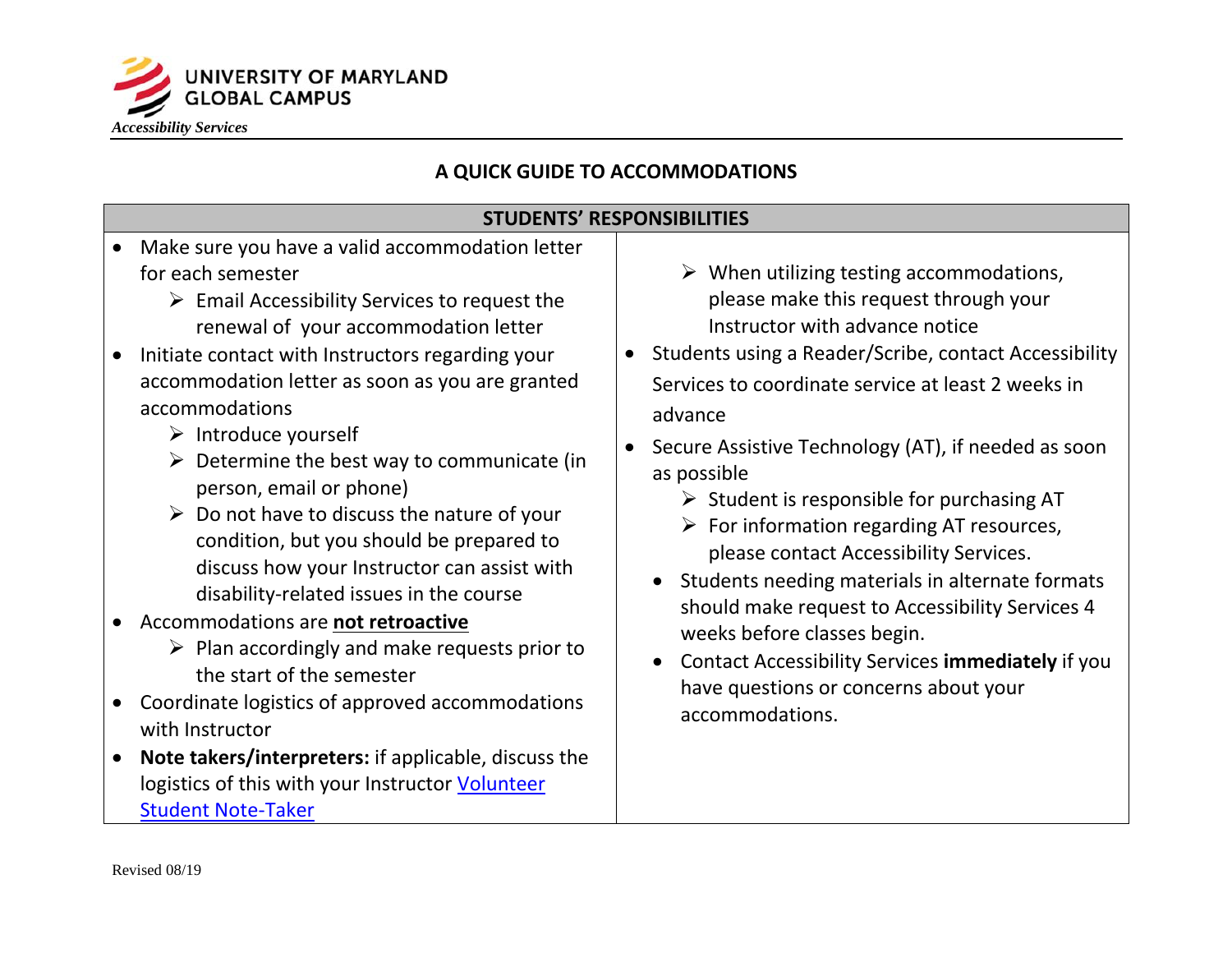

## **A QUICK GUIDE TO ACCOMMODATIONS**

## **INSTRUCTORS' RESPONSIBILITIES**

|                                                                 | Confirm with student and accessibility services that<br>you received student's accommodation letter<br>Arrange time with student to discuss logistics of<br>approved accommodations<br>$\triangleright$ Students do not have to discuss the nature<br>of their condition, but should be prepared<br>to discuss how you can assist with<br>disability-related issues in the course<br>Do not provide any accommodations unless you<br>receive a current accommodation letter<br>Provide only the approved accommodations<br>Accommodations are not retroactive |                        | <b>Testing Center</b><br>$\bullet$<br>$\bullet$<br>with the student<br>$\bullet$ | • Extra Time - USE only on timed tests/Use in the<br>Contact Accessibility Services immediately if you<br>have questions or concerns about the student's<br>accommodations<br><b>Note takers/interpreters:</b> discuss the logistics of this<br>Include Universal Design (UD) when<br>designing your course<br>$\triangleright$ Use of supplemental materials, external<br>websites and resources should be<br>accessible to all students<br>$\triangleright$ Please contact Accessibility Services if you<br>have any questions<br>$\triangleright$ All videos and audio materials should be<br>captioned |
|-----------------------------------------------------------------|---------------------------------------------------------------------------------------------------------------------------------------------------------------------------------------------------------------------------------------------------------------------------------------------------------------------------------------------------------------------------------------------------------------------------------------------------------------------------------------------------------------------------------------------------------------|------------------------|----------------------------------------------------------------------------------|------------------------------------------------------------------------------------------------------------------------------------------------------------------------------------------------------------------------------------------------------------------------------------------------------------------------------------------------------------------------------------------------------------------------------------------------------------------------------------------------------------------------------------------------------------------------------------------------------------|
| For more information, contact:<br><b>State Side:</b><br>Europe: |                                                                                                                                                                                                                                                                                                                                                                                                                                                                                                                                                               | <b>Student Affairs</b> |                                                                                  | Asia:                                                                                                                                                                                                                                                                                                                                                                                                                                                                                                                                                                                                      |
| <b>Accessibility Services</b>                                   |                                                                                                                                                                                                                                                                                                                                                                                                                                                                                                                                                               |                        |                                                                                  | <b>Student Services</b>                                                                                                                                                                                                                                                                                                                                                                                                                                                                                                                                                                                    |

accessibilityservices@umgc.edu [studentaffairs-europe@um](mailto:studentaffairs-europe@umgc.edu)gc.edu [sservices-asia@um](mailto:sservices-asia@umgc.edu)gc.edu Phone: 240-684-2287 Fax: 240-684-2590